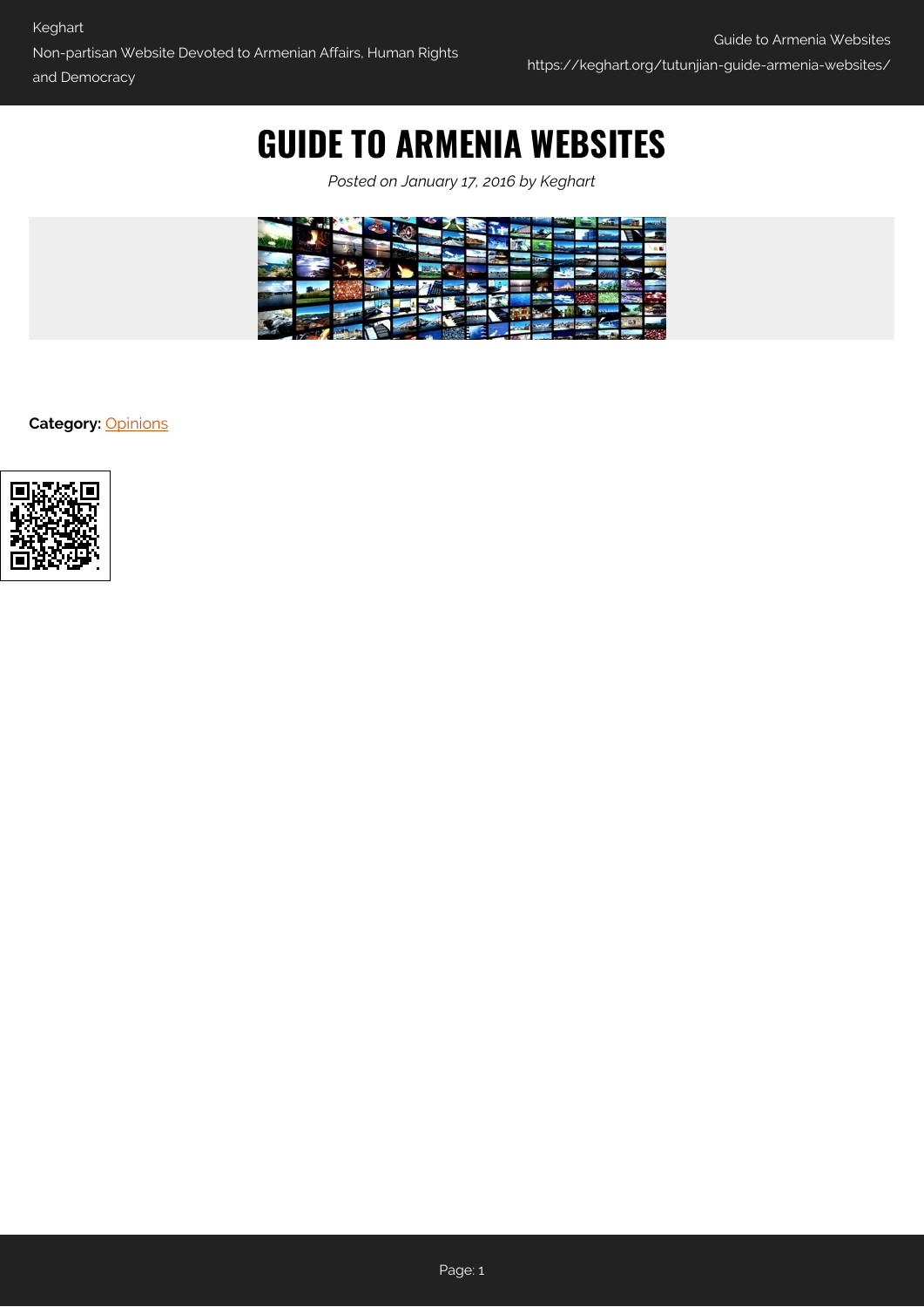# **By Jirair Tutunjian**, Toronto, 17 January 2016

It's a truism that most Diaspora Armenian media and websites have a perspective reflecting that of their owners—in majority of cases the three traditional political parties. What about the Armenia websites?

Do Diaspora readers, who read Armenia websites, know who owns what, and what's the agenda of the outlets they follow? For example, if they read an anti- or pro-Russia analysis, do Diaspora readers know whether the website is owned by a Russophile or a Russophobe or a pro-government or an anti-government outlet? In a country which doesn't have a tradition of free press and journalism is ham-strung by inexperienced practitioners and publishers who can be vulnerable to pressure, it's imperative that the readers know the accuracy of website reports and the objectivity of its analysis.

Although six Yerevan universities offer journalism courses, Armenia websites seem far adept at digital graphics and razzmatazz than in gathering and disseminating facts. In other words, "packaging" is given too much emphasis. Censorship is officially prohibited, but self-censorship is a fact of life because journalists know what can be allowed to be published. Self-censorship is particularly common in the coverage of corruption, security, and Artsakh. While a number of websites claim to be independent, the assertion has to be taken with a grain of salt. Many of the socalled independents have "patrons", "partners", "friends"…who support the outlet financially.

Here's Keghart.com's brief guide to some of the leading Armenia websites:

### 1. **Azatutuyun.am**

Based in Prague, it is part of the Radio Free Europe/Radio Liberty's Armenian Service--a U.S government outlet.

#### 2. **Azg.am**

After briefly changing hands, it is back in the Ramgavar Party media group. It's run by long-time editor Hagop Avedikian who was once editor of "Zartonk" in Beirut. In the early days of the RoA the newspaper served as a "school" for many budding journalists. The website is a copy of the newspaper.

#### 3. **Yerkirmedia.am**

The website is owned by the Armenian Revolutionary Federation (ARF). Like "Azg" the website is a duplicate of the newspaper.

#### 4. **Aravot.am**

Editor-in-chief Aram Abrahamian has a big staff with impressive CV. It is an independent site. The fact that Abrahamian once worked in the administration of the RoA president doesn't seem to influence the site's coverage.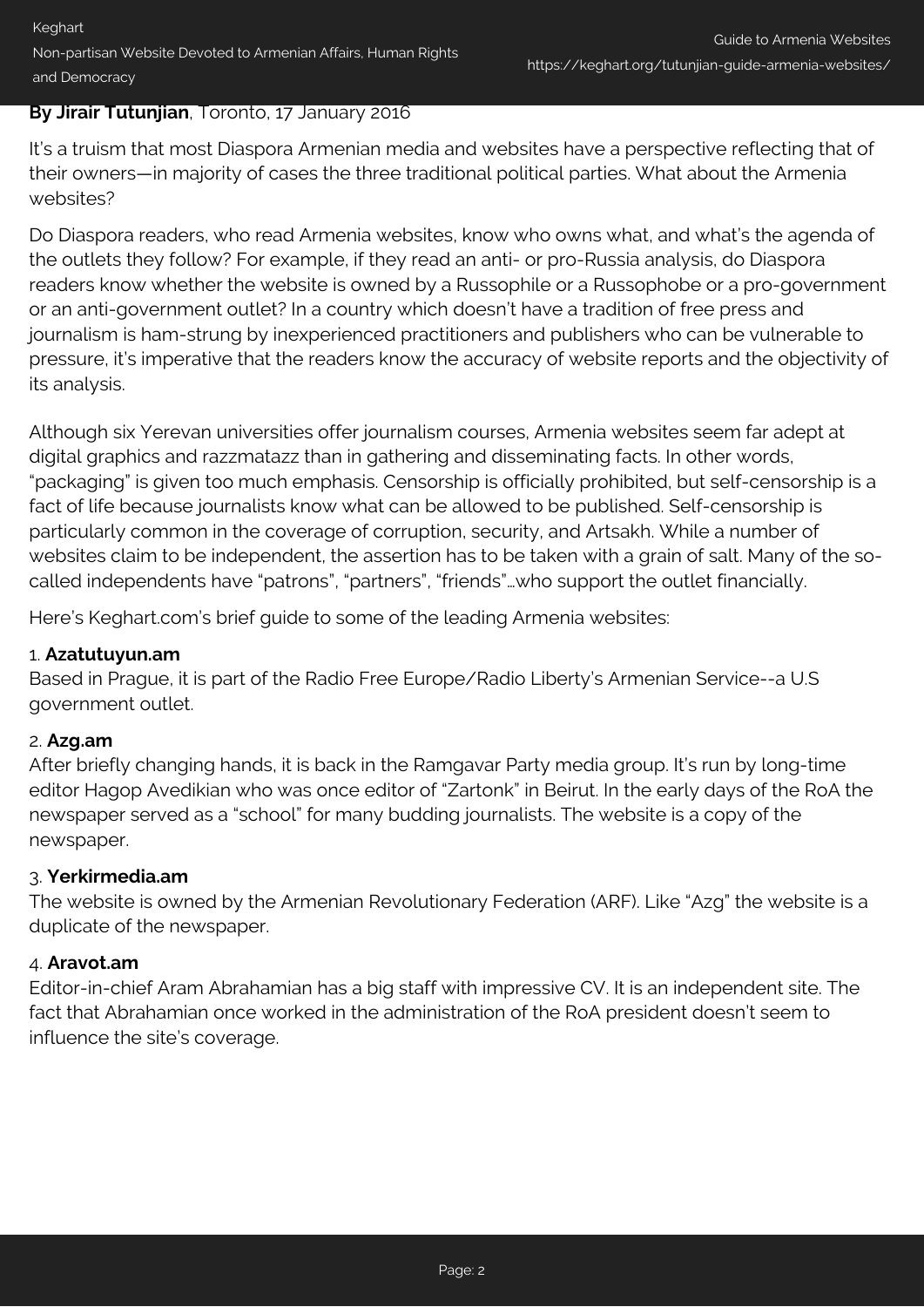# 5. **Armtimes.com**

Part of Haikagan Jamanag, it belongs to Nikol Pashinyan. After he became MP, he transferred the management to his wife. The website is anti the ruling Republican Party.

# 6. **Civilnet.am**

Owned by the Civilitas Foundation, it's run by Vardan Oskanyan, former foreign minister of Armenia and one of the founders of the now defunct "AIM" magazine of California. For years one of the main financial supporters of the organization was the Huntsman Corporation of the US. Its home page lists patrons (euphemism for financial supporters), including the governments of Germany, Switzerland, the US, Poland, the Netherlands, the UK, and Norway. It also includes the German Marshall Fund Eurasia Partners Foundation, Ernst & Young, the Rosgosstrack insurance firm in Russia and Armenian-Argentine businessman Eduardo Eurnekian, Krikor and Christine Jabourian, Armen and Nadya Ekserciyan, Haypost, and the Armenian Church Prelacy of Tehran. For a long time there have been rumours that it also receives financial aid from USAID.

## 7. **Armenpress** or **Armenian-news.com**

It is state owned.

#### 8. **ArmeniaNow**

It's an independent site run by veteran journalist John Hughes who was a senior writer at "AIM" magazine.

#### 9. **7or.am**

Managed by Andranik Tevanyan, it acts as a propaganda arm of former president Robert Kocharian and oligarch Gagik Dzaroukian. Another outlet which beats the drums for Kocharian is 2nd.am

#### 10. **Lragir.am**

For a long time it has been assumed that George Soros/other Western interests help fund the site.

#### 11. **epress.am and A1**

It's an NGO closely associated with the Independent Journalists' Network (IJN). According to reports, the IJN is linked to the European Journalism Centre which is funded through the Matra Social Transformation Programme, a development arm of the Dutch Ministry of Foreign Affairs.

#### 12. **Panorama.am**

Belongs to PanArmenian Network NGO. Armen Azaryan is the CEO and co-founder. It carries little local news and analysis. Its focus is the Diaspora. Close to 30% of its followers reside in the US, 22% in the Russian Federation, 5.5% in Armenia. It declaims that it has no interest in influencing internal politics.

#### 13. **PanArmenian.net**

Founded in 2000, it's the oldest online news agency in Armenia. The site is owned by NGO PanArmenian Media LLC. Its stated mission is the "establishment of a pan-Armenian common